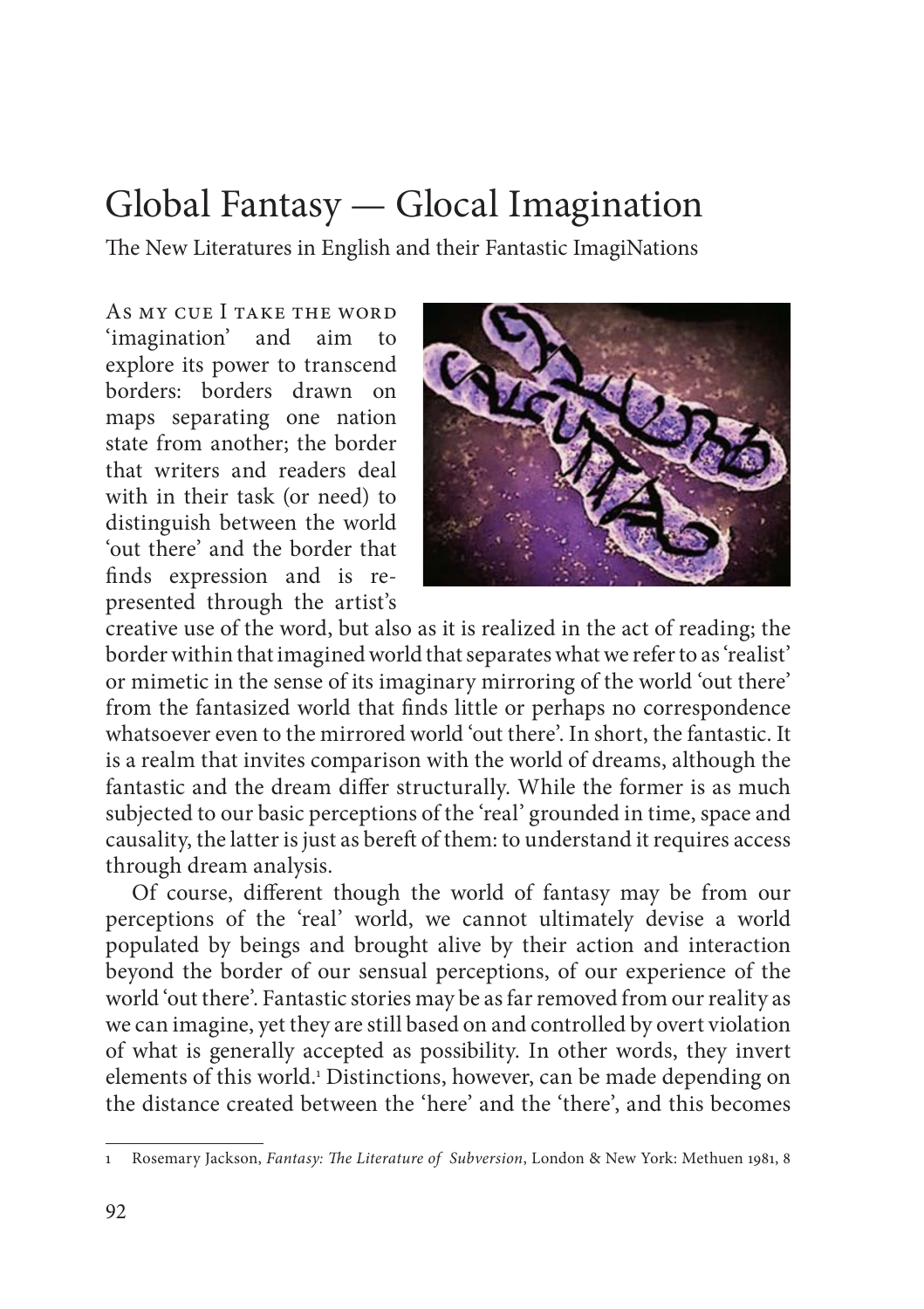obvious when we think of examples of fantastic writing. The world of *The Lord of the Rings* is populated by strange creatures but also by beings who share many features with human beings in our world; so does its moral value system, its location and topography and the causality of its dramatic actions. Much further removed is Amos Tutuola's world of *The Palm-Wine Drinkard* where logic, space and time assume fantastic dimensions and differ substantially from our understanding of their functioning.

But let me return to the question of border (and border crossing) with the implicit presupposition of the co-existence of two neighbouring realms or worlds, a co-existence along the temporal axis depending on whether both worlds are located in the 'here-and-now', in the present and the past or in the present and the future. It would be quite exceptional to encounter them exclusively in the past and the future, which in turn underlines the importance accorded to the present in fantastic writing: an option that suggests that past or future are imagined extensions of the 'here and now'. Spatially speaking, the coexistence of the two worlds may be as closely distanced as noted in *The Lord of the Rings* or as far away as outer space or the imagined-'underworld'. Finally, a special type of spatial coexistence is to be found in the bordering of our state of consciousness with our subconscious mind.

Now, as far as border crossing goes the fantasy writer has the choice of several narrative and dramatizing strategies usually at the same time. He might devise one or several fictitious characters to voluntarily set out and pursue a particular aim thereby creating one or more active agents. But the story's actors might also turn out to be the means or tools of their creator meant to achieve a certain end. Finally, their actions may be enforced on them by the power of an 'invisible hand' that leaves them little room to act other than by being driven to it. Freely stepping across a frontier sets in motion the dramatic action in Amos Tutuola's *The Palm-Wine Drinkard and His Dead Palm-wine Tapster in the Deads' Town* (1952), in Chitra Banerjee Divakaruni's *The Mistress of Spices* (1997), Amitav Ghosh's *The Calcutta Chromosome* (1997), or in Witi Ihimaera's *Sky Dancer* (2003). Yet it is on the suggestion of a guiding power that James Cook enters the underworld in Robert Sullivan's poem *Captain Cook in the Underworld* (2002). The protagonists in Bessie Head's *A Question of Power* (1973) and Boman Desai's *The Memory of Elephants* (1988) are forced to step into the world of their subconscious while the young photographer in Mukul Kesavan's *Looking through Glass* (1995) finds himself back in the historical consciousness of his nation.

As to what fantasy writing is supposed to achieve, opinions range from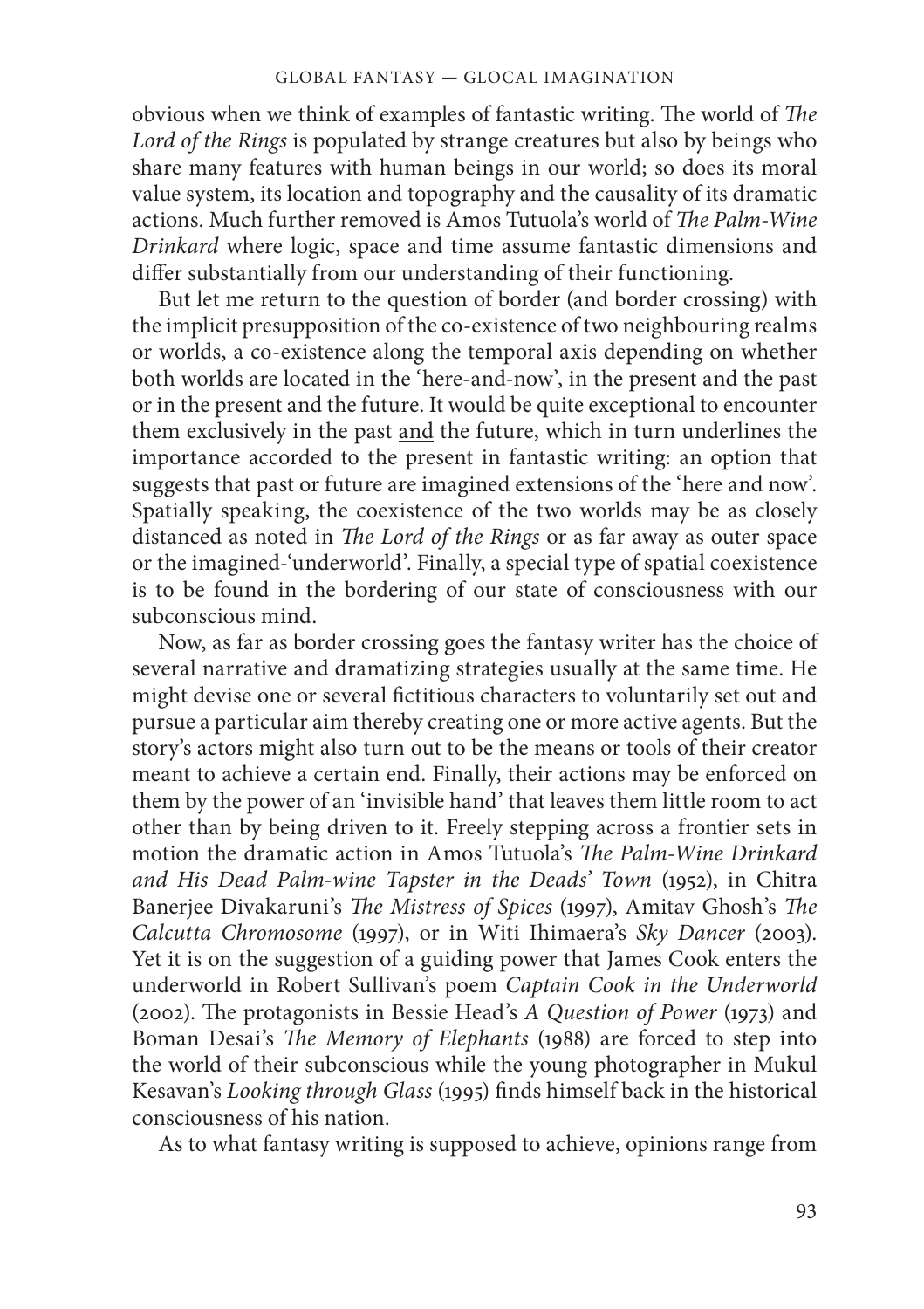the view that it attempts to "compensate for a lack resulting from cultural restraints: it is a literature of desire, which seeks that which is experienced as absence and loss", as Rosemary Jackson states,<sup>2</sup> or Claude Lévi-Strauss who talks of the fantastic as a compensation man provides for himself, "at the level of imagination [...] for what he has lost at the level of faith", $3$ to finally, Jean Paul Sartre for whom it functions as transforming man's world.

Irrespective of the reasons for choosing a specific narrative strategy, however, the more basic question that interests me here is why these and other novelists of the New Literatures in English have moved into the world of the fantastic. Are they merely subjectively inclined to imaginatively create a world removed from their own immediate experience? Or are they keen to attract their readers' curiosity for the unknown, the mysterious and wonderful, the magical and the horrible? And do they do so to introduce us to their own culture-bound material — legends, myths, fairy tales — to awaken or reawaken interest in their own perhaps suppressed or forgotten culture, thus implicitly constructing their discrete 'imagiNations'? Here then they would part company from realist narrativation that had been part of the colonial baggage so many writers had been burdened with as the literary mode and model to follow.

These and more suggestions offer themselves when we focus our attention on fantasy writing in the New Literatures in English, examples of which we encounter mainly in the novel, but also in stories and plays and at times even in poetry. Some of them, especially more recent publications, have been paid critical attention under the rubric of magic realism, while a few texts have been categorized as signifying a "postmodernism of resistance",4 postrealist<sup>5</sup> or dystopic writing .<sup>6</sup>

Preceding these latter notions, Stephen Slemon suggested earlier to work out a clearer concept of magic realism in a post-colonial context in order to perhaps establish a basis for comparing texts from separate postcolonial cultures.<sup>7</sup> For my purpose several of his findings and conclusions

<sup>2</sup> Ibid., 3

<sup>3</sup> Ibid., 18

<sup>4</sup> Juniper Ellis, "A Postmodernism of Resistance: Albert Wendt's *Black Rainbow*", *Ariel* 25, 4 (1994), 101–114; here 194

<sup>5</sup> Elizabeth DeLoughery, "Towards a Post-Native Aiga: Albert Wendt's *Black Rainbow*", eds. James N. Brown and Patricia M. Sant. Commock, *Indigeneity: Construction and Re/Presentation*, N.Y.: Nova Science Publications 1999, 137–158; here 150

<sup>6</sup> Ibid., 153, 158

<sup>7</sup> Stephen Slemon, "Magic Realism as Post-colonial Discourse", *Canadian Literature* 116 (1988), 9–24; here 10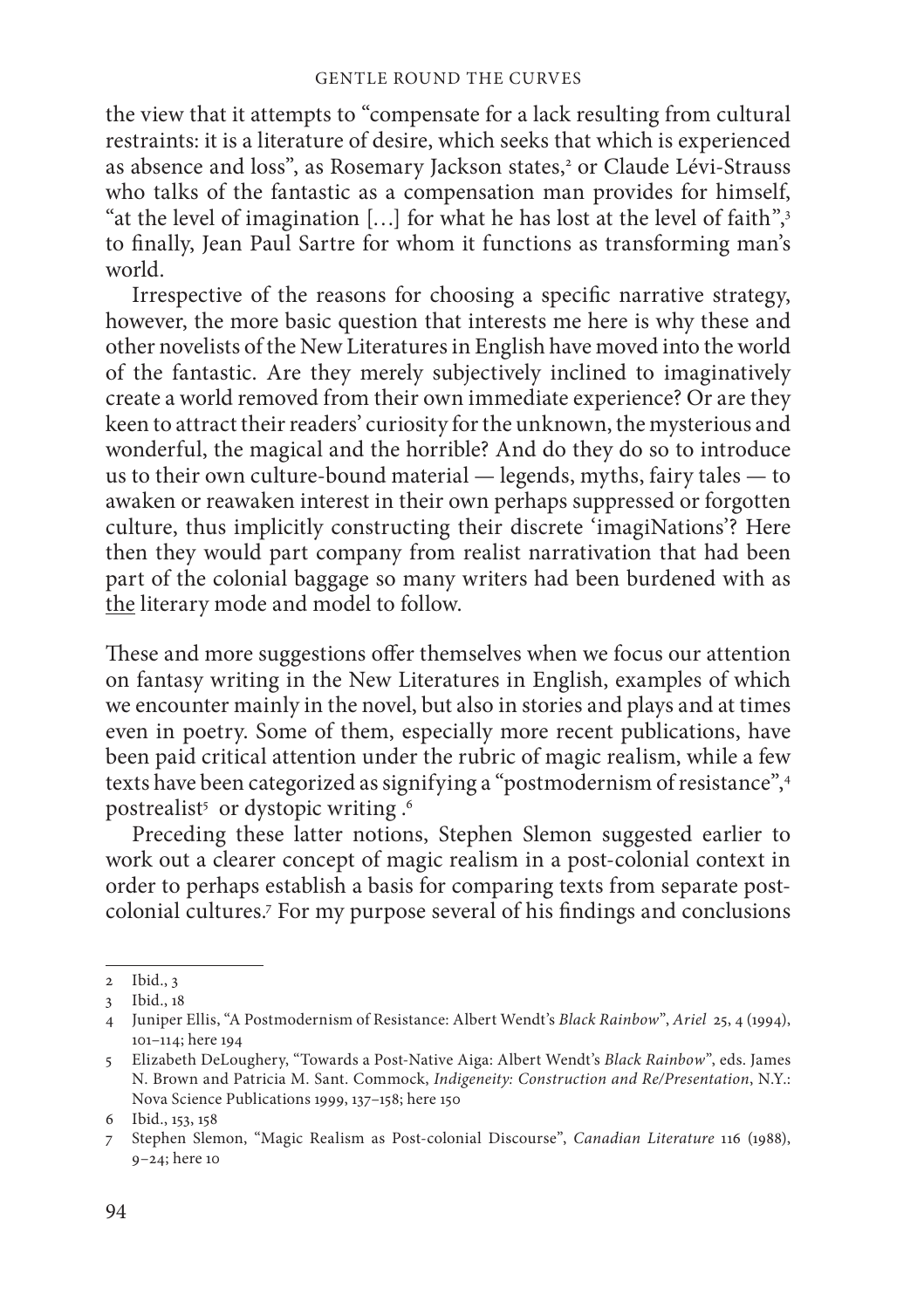are useful because they might be confirmed in my broader approach of looking at fantasy writing generally of which magic realism is one of several sub-genres. Thus it will be interesting to see, first, whether it is generally true that we are dealing here with a post-colonial discourse where silenced voices are recuperated, where marginalized presences "press in toward the centre" so that the site of a text "is a localized region that is metonymic of the post-colonial culture as a whole."8 Yet as such references to postcolonial culture presuppose the existence of texts written in English in "cultures situated at the fringes of mainstream literary traditions", and accordingly perceive of magic realism "as a literary practice [that seems] to be closely linked with a perception of 'living on the margins'",<sup>9</sup> I would like to ask whether under conditions of globalization we can still conceive of the New Literatures in English along the trajectories of the binary model of centre and margin. In fact, Sudeep Dasgupta has argued that

> [g]lobalization [...] involves a retheorization not just of the 'location of culture' (Bhabha 1994), but [sic!] the very ontoepistemological foundations that conceptualized 'culture' according to the binarisms of East/West, Self/Other, Civilized/ Barbarian<sup>10</sup>

I suggest then to place these literatures into the context of the transglobal multiple exchanges of global and local factors that encompass economic, social and political aspects as much as cultural ones. Their coming together, for example, in the formation of creolized texts, texts I prefer to call 'glocal', will hardly permit us any longer to decipher a dialectic process of central pressure and marginal resistance,<sup>11</sup> let alone, its specific version of 'writing back to the centre'. Let us then leave behind, abandon, the term post-colonial and conceive of the New Literatures in English as glocal literary discourse from where I would like to set out and probe into

<sup>8</sup> Ibid., 20

<sup>9</sup> Ibid., 10

<sup>10</sup> Sudeep Dasgupta, "Topologies of Nationalism: Constructing the 'Native' Between the Local and the Global", eds. James N. Brown and Patricia M. Sant. Commock, *Indigeneity: Construction and Re/Presentation*., N.Y.: Nova Science Publications 1999, 77–94; here 91

<sup>11</sup> For further references to theoretical reflections on glocal culture and glocal literary discourse cf. Dieter Riemenschneider, " Contemporary Māori Cultural Practice: From Biculturalism Towards a Glocal Culture", eds. Dieter Kastovsky, Gunther Kaltenböck, Susanne Reichl, *Anglistentag 2001 Wien: Proceedings*, Trier: Wissenschaftlicher Verlag 2002, 133-145; and Dieter Riemenschneider, "Nga tipuna ki mua. Ko tatou kei muri - The ancestors in front, we are behind', Māori Contemporary Theatre: Witi Ihimaera: *Woman Far Walking* (2000)", eds. Hans-Ulrich Mohr and Kerstin Mächler, *Extending the Code: New Forms of Dramatic and Theatrical Expression*, Trier: Wissenschaftlicher Verlag 2004, 211-223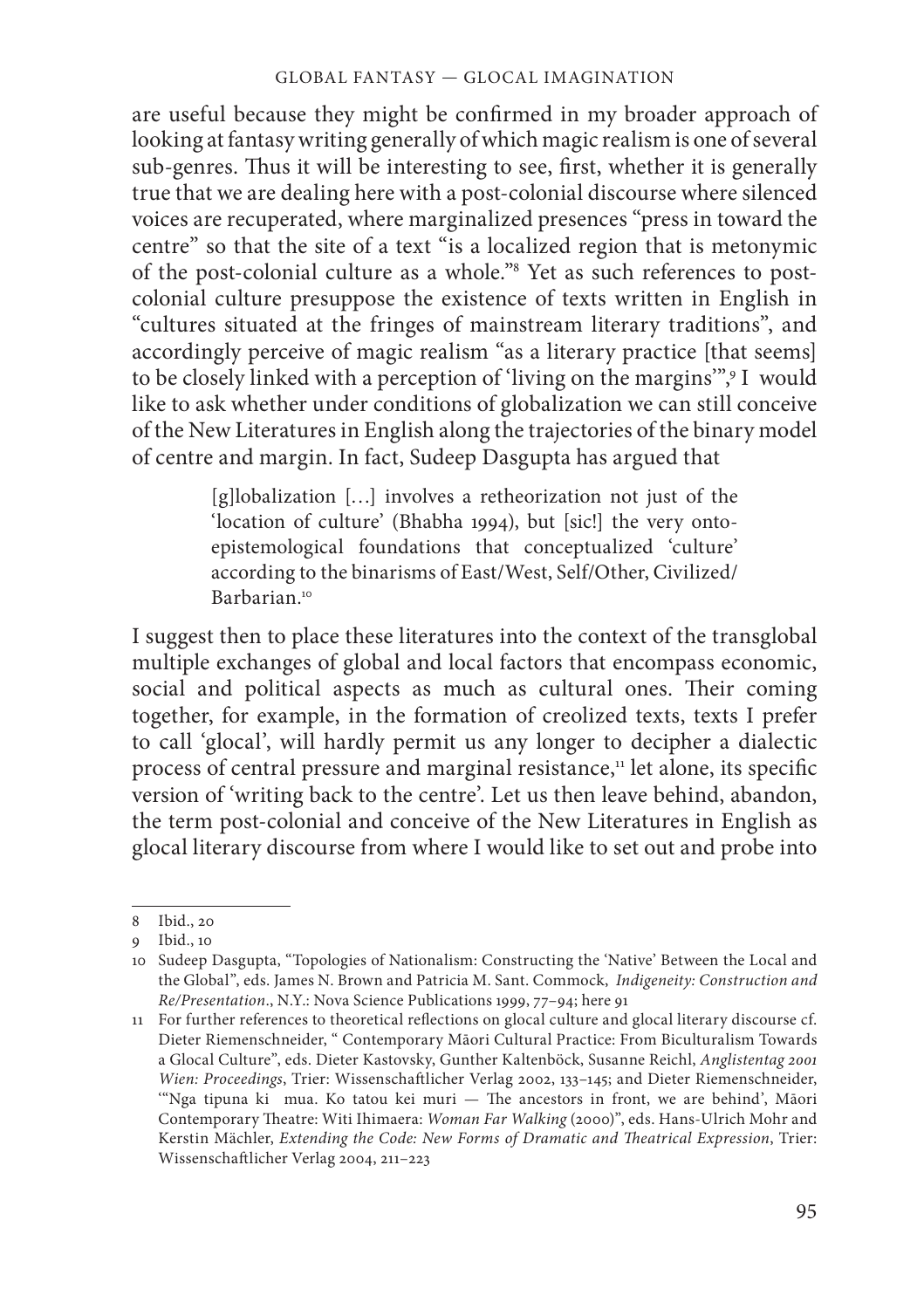specimens of fantasy writing, literary representations that transcend the realist mode, the mimetic, to differing degrees, either by leaving it totally aside or by mixing, juxtaposing or contrasting it with the fantastic mode.

Before exploring a few examples, an important reservation should be made to avoid the erroneous conclusion that all New English language texts fall under this category. On the contrary. As mentioned briefly, the narrative mode of its large majority, especially during the initial phases of setting up discrete national literatures, has been realist to a degree that critics at the time, admittedly, taking up an extreme position, have either castigated for its all too obvious descriptive-ethnological or its non-literary political-propagandist nature or, in reverse, praised for its unequivocal anticolonial and national cultural stance.12 More recently, however, Georg Lukács's theoretical reflections on the bourgeois novel seem to have reappeared on the scene, though indirectly and modified from the angle of postmodernist thinking. Elizabeth DeLoughery, for example, argues in her analysis of Albert Wendt's novel *Black Rainbow* (1992) that "for a writer invested in recovering suppressed histories, the genre of realism may limit this effort due to its similarity to capitalist teleology."<sup>13</sup> Whether we speak of "similarity" here or of Lucien Goldmann's 'homology', the interesting point is that DeLoughery suggests the employment of an 'other' than the realist narrative mode to pursue the recovering of one's own history outside the capitalist framework.

Could considerations of this nature then serve us as a guiding principle in our investigation of fantasy writing in the New Literatures in English? I leave the question unanswered at this point and instead turn to a few examples chosen at random from among more recent publications of Māori and Indian writers. What are their fantastically imagined worlds, what are their fantasy narratives like? Who are the agents crossing over into the other realm and what effects have their actions there on the realistically represented world of the 'here and now' that usually also plays its part in constituting the literary discourse? And finally, does the fantastic narrative mode construct 'imagiNations' of a transnational nature? In other words, does it form part of a glocal literary discourse as a post post-colonial literature? It may not be coincidental that we come across quite a few

<sup>12</sup> Lucie Armitt's remark that "literary modes which are anti-realist and pro-fantastic have often been considered more frivolous than the mimetic" (2) may very well apply here, especially under the aegis of constructing an anti-colonial national literary discourse. Examples are indeed rare among early Indian, Caribbean or African writing in English. See Wilson Harris, *Palace of the Peacock* (1960), G.V. Desani, *All about H Hatterr* (1948), or the writing by Amos Tutuola in the 1950s and 1960s. See Lucie Armitt, *Th eorising the Fantastic*, London: Arnold 1996

<sup>13</sup> DeLoughery, *op.cit.*, 153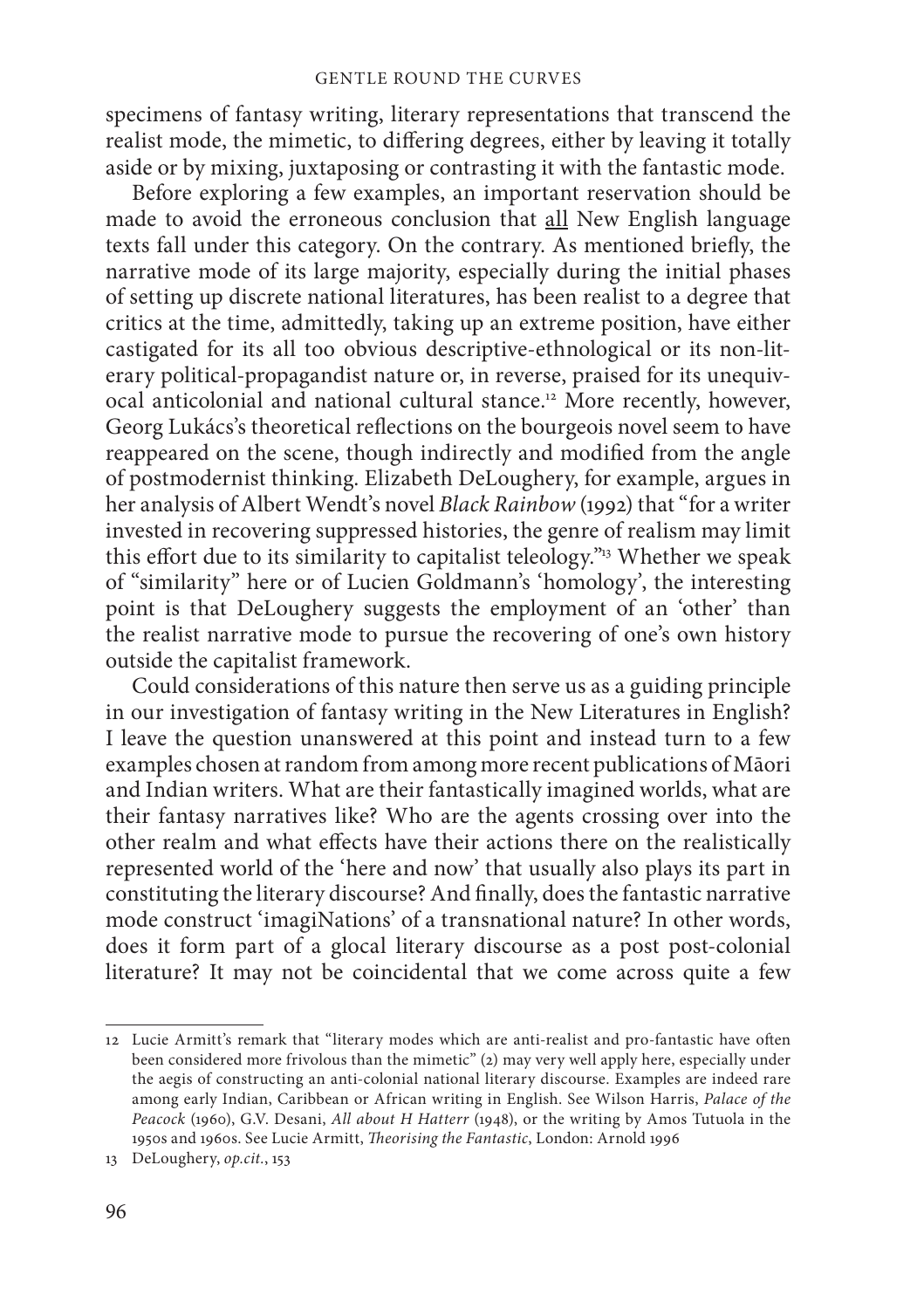examples of a sustained fabulist or fantastic narrative mode in Māori and Pacific writing on the one hand and literature of the diaspora on the other, and I would venture to maintain that in both cases the need to construct 'imaginary homelands' is stronger here than for writers who are living 'at home'. Do Māori and Pacific authors then not live at home? Yes and no, as their fantastic writings document.

The main action in Witi Ihimaera's most recent novel *Sky Dancer* (2003) is fantastically transferred to the world of birds and centres on the violent struggle fought out between sea and land birds for the dominance of the land and the forest, rivers and lakes. A Māori couple, Skylark and Arnie, are sent by two *kuia*, old women guardians of the forest, to assist the land birds. Thanks to magic and their technical acumen they succeed in entering the fantastic world and in defending the land birds' right to claim their territory, with one of the old guardians sacrificing her human existence in the act of rescuing Skylark from being 'bird eaten' alive and humanity in general, by pulling the ripped sky together and thus preventing sea birds from ever re-entering the fantastic realm of the land birds.

Space does not permit me to go into the dense texture of this story with its multiple shifts of mode and tone, its well-structured dramatization and manifold intertextual references to Māori myths as well as to canonized Western texts like the Bible and the medieval epic or to globally disseminated media events such as musicals and action-films. From the beginning the fantastic mode runs through the realist narrative as the uncanny threat of the sea shags to kill Skylark, whom they identify as the potential saviour of the land birds according to a prophecy they have come to know. Yet we are not dealing with a Māori version of the uncanny in the sense of repressed subjective anxieties and drives as in Hitchcock's film *The Birds* but with a subgenre Tzvetan Todorov has called "the fantastic uncanny".14 It presents itself as the metamorphosed historical struggle where the owners of the land, Aotearoa, are threatened by invaders from across the sea. While the former have to atone for their vanity that had dismayed their guardian god Tane, Māori Lord of the Great Forest, the latter are driven by avarice and the quest for domination, embodied in their leader of the sea shags, Kawanatanga.15

The crossing of the border into the fantasy world of the birds thus is

<sup>14</sup> Tzvetan Todorov, *The Fantastic. A Structural Approach to a Literary Genre*, tr. by Richard Howard, Cleveland/London: The Press of Case Western Reserve University 1971, quoted in Jackson, op.cit., 4

<sup>15</sup> A term coined in the early 19<sup>th</sup> century and used in the Treaty of Waitangi, 1840, signifying the British 'governor's rule' in New Zealand, by contrast to the term 'rangatiratanga', or chiefly sovereignty, which the Māori believed they did not yield to the British Crown in the document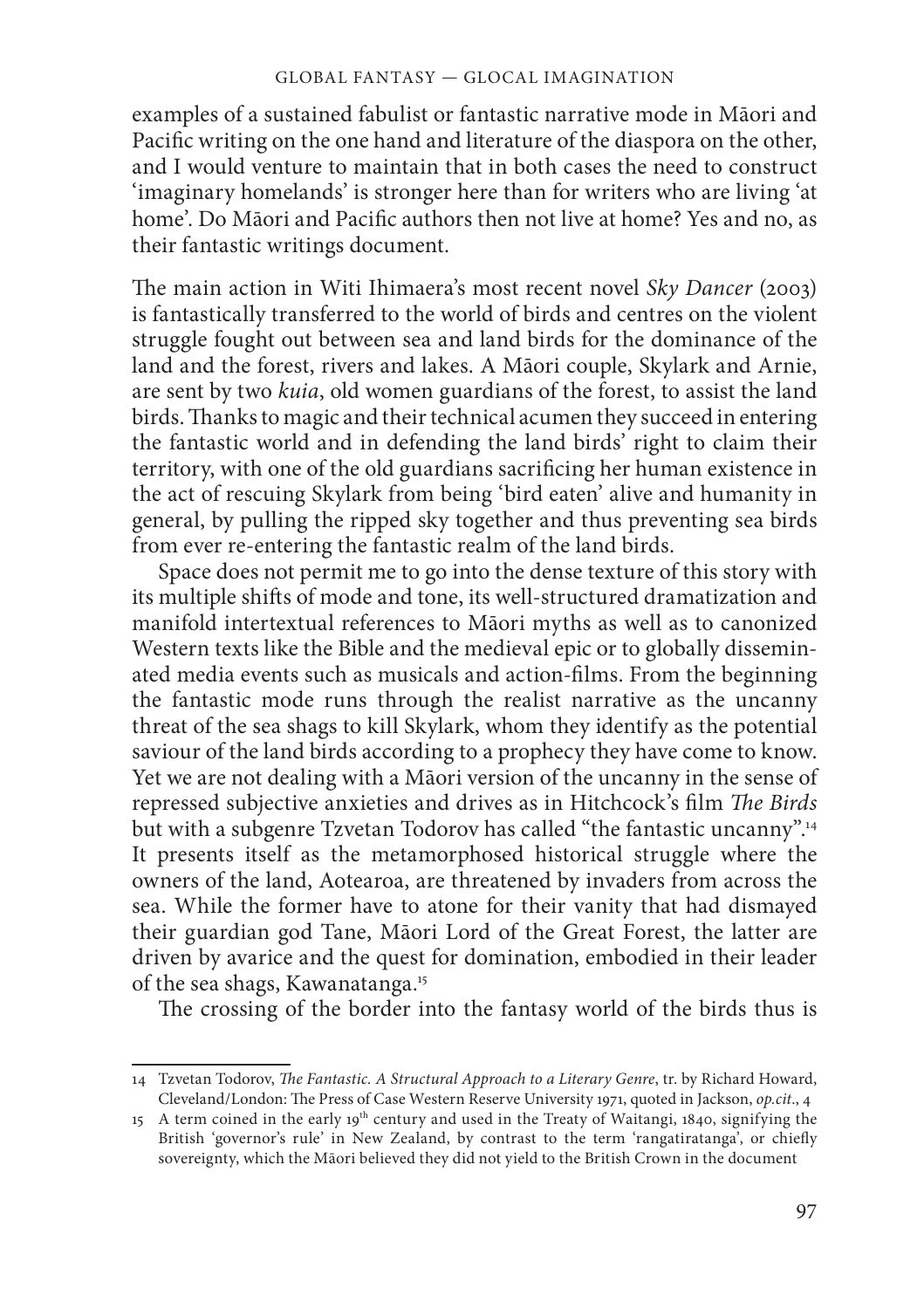a morally motivated, rational and wilful act aimed at self-preservation because saving the world of the land birds means saving humanity. The metamorphosis Skylark and Arnie undergo, their change into birds once they have entered the other world through the Time Portal, and the ensuing bird battle they participate in, turn the story into a heroic fantasy that allegorizes the historical Māori-Pākeha struggle endowing it with a teleological purpose. More importantly, the human-bird agents possess the capabilities of cyborgs moving and manoeuvring like spacecrafts through a spectral region of the fantastic that is intrinsic to the world of science fiction and thus informed and constructed by globally shared fantasy imaginations. Multiple references at the realist level of the story, on the other hand, firmly anchor all characters, with the possible exemption of the two *kuia*, to the everyday world with all its modern and globally available technical and media gadgets, attitudes and views, where a discrete Māori culture has vanished even in small town settlements like Tuapa, somewhere on the South Island. In this sense, Māori are indeed no longer 'at home', yet as the fantastic story testifies, their striving for 'home', or more precisely, enacting their close relationship to the land results in re-establishing their tangible and spiritual 'home' when Skylark takes over the guardianship from her aunts. However, it is now a place where asserting their own culture stands for accepting the trusteeship of the land not merely as a national ethnic task but a global ecological responsibility. Here then Skylark and Arnie's excursion into the fantasy world shows its bearings on the real world where local priorities transform into and assume a glocal dimension by fusing them with global concerns thus creating what I like to call a transnational imagiNation.

Is it through fantasy writing, then, that *the tangible glocality of culture* is given more adequate literary representation than the realist literary discourse can achieve? DeLoughery's thesis of the "realist, nation-building novel",16 I believe, has to be reconsidered in the light of *Sky Dancer* and other literary texts where both literary modes are employed and where we must ask what different functions they serve within the narrative as a whole. In Ihimaera's novel the fantastic section, though it makes up only a third of the story, dominates, and so it does in Wendt's *Black Rainbow*. Perhaps even more unequivocally so as DeLoughery convincingly expounds. Yet what about diaspora writing, for example Chitra Banerjee Divakaruni's *The Mistress of Spices*<sup>17</sup>or Amitav Ghosh's *The Calcutta Chromosome*?

<sup>16</sup> DeLoughery, *op.cit*., 152

<sup>17</sup> Chitra Banerjee Divakaruni, *The Mistress of Spices*, London: Doubleday 1997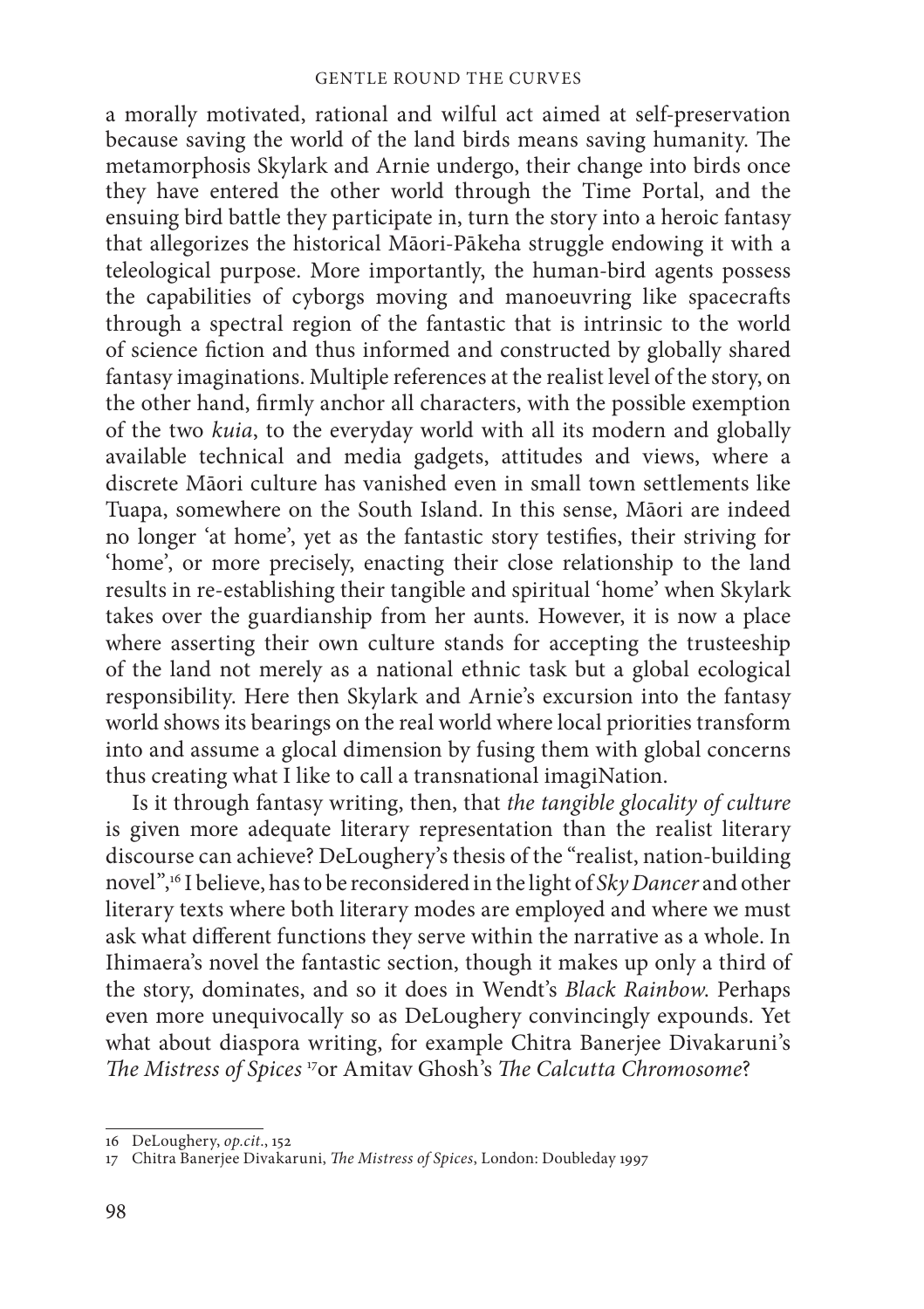Being asked about her first novel, Divakaruni obviously reverted to Salman Rushdie's rejoinder to the critique of *The Satanic Verses* in the late 1980s that it was the novelist's duty to take risks, to push boundaries; boundaries that separate communities and people, as Divakaruni says, and that we create in our own lives. Indeed, to overcome them is the novel's central concern; this rules Tillottoma's life and her relationship with her customers, among whom we meet people from India, the Caribbean, Afro-Americans and Native Americans. Yet though *The Mistress of Spices* is dominantly a realist story about everyday life in a part of Oakland, the Indian protagonist is deeply anchored to the fantastic world of "the island of spice" situated somewhere in the wide expanse of the globe's ocean world. Here she arrived as a young woman who had partly willed voluntarily to run away from home through the power of her "calling thought"18 that "had set into motion a juggernaut wheel whose turning even I could not arrest"<sup>19</sup> and made her join those pirates that had devastated her home village and killed its inhabitants. And yet, tired of her life as the pirates' queen after a few years and encountering the fantastic sea serpents who tell her about the island and how to find it, it is again her own decision to move there because "it seemed that I had finally found a name for my wanting."20

As with *Sky Dancer* a fantasy strain runs through the whole narrative, yet it is not tangibly co-present but evoked through the first person narrator's memories and the occasional words, mainly of warning, spoken by the inner voice of the Old One who had taught Tillottoma and other young women about the healing power of the spices their customers were to administer, to whom they would sell turmeric, cinnamon, fennel or pepper corn. Thus it is the bearings the spice mistresses' acquired knowledge have on the 'here and now' that are foregrounded with the purpose of healing, that is, of transcending the manifold boundaries that separate human beings. In contrast to Ihimaera and Wendt's novels where a temporary rapprochement appears to have been achieved — although a utopian world is by no means envisaged — Divakaruni's story relegates the fantasy world eventually to the background because its perfect moral nature cannot be reconciled with the imperfect world the mistresses of spices are working in. Symptomatically, Tillottoma's human desires, falling in love, thinking of her own happiness and removing herself from the power of the spices, testify to the unbridgeability of the real world and

<sup>18</sup> Ibid., 17

<sup>19</sup> Ibid., 19

<sup>20</sup> Ibid., 24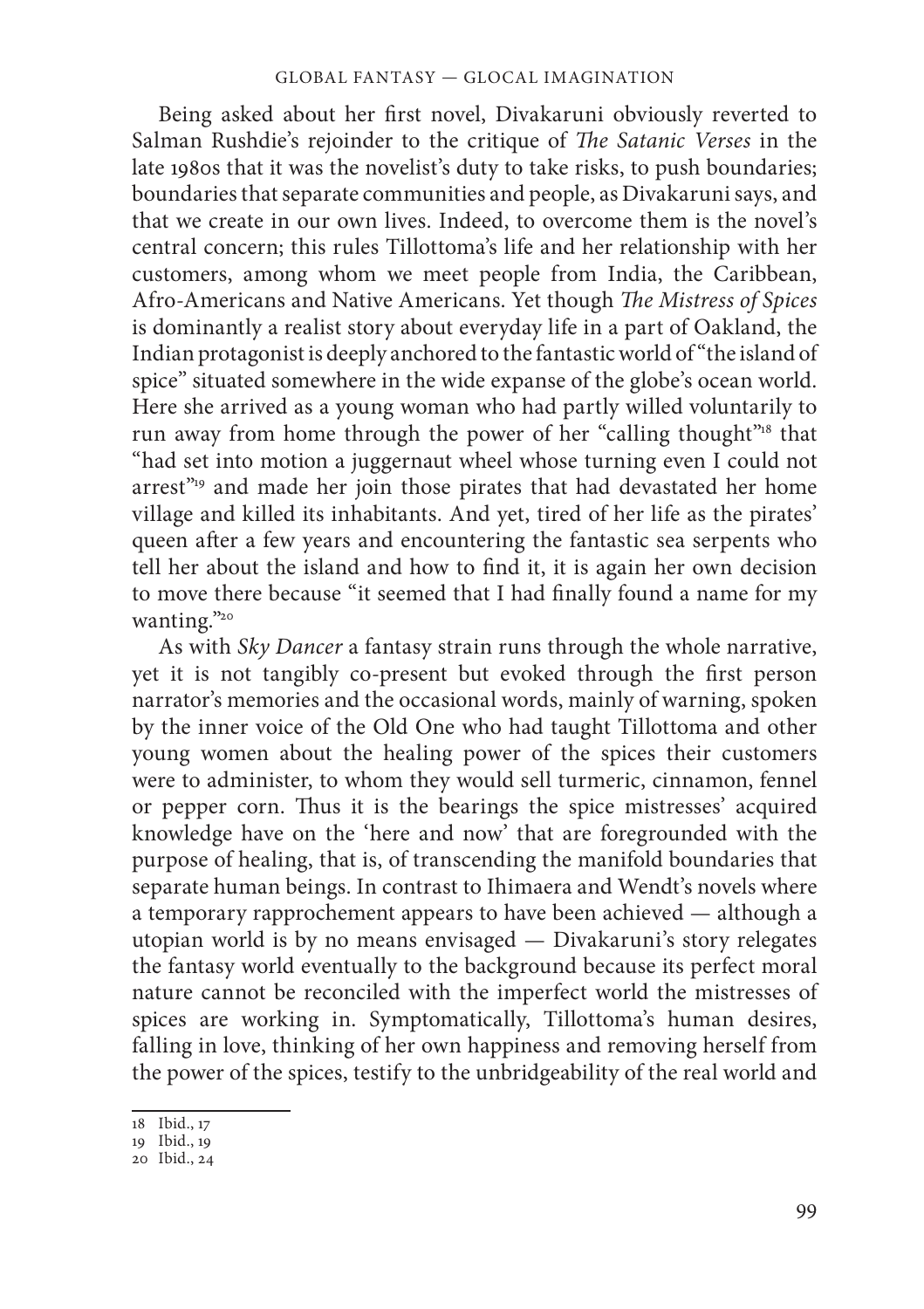the fantastic paradise. Her new name Maya encapsulates the "[i]llusion, spell, enchantment, power that keeps this imperfect world going day after day"21 and it is a multicultural imagiNationed world that she will continue to help overcome its boundaries and fissures. In this sense the fantastic world of the island of spices has served its function of teaching her "that some things are more important than one's own joy".<sup>22</sup>

As a rather different approach to fantasy writing Amitav Ghosh's The *Calcutta Chromosome*<sup>23</sup> presents us with an intellectually challenging text where border crossing into the world of fantasy takes the form of multiple metamorphoses among a group of characters. Their identity remains as fluid as the purpose of their actions eventually remains a matter of speculation, as suggested by the protagonist Murugan whose own enigmatic disappearance sets off the story. Again, I cannot delve into the intricate wealth of the action set variously in the New York flat of Antar, a retired Egyptian computer employee of the International Water Council on 20 and 21 August in the first decade of the new millennium and in Calcutta on the very same days in 1995.<sup>24</sup> While Antar's story of solving the riddle of Murugan — his former colleague who has disappeared from Calcutta — is situated at the realist narrative level, Murugan's quest for the Calcutta chromosome increasingly incorporates fantastic elements. I want to mention only the repeated and uncanny appearances of a young man, the role that a mysterious railway station, its station master and a night train play at a desolate place some 300 miles outside Calcutta that is obviously connected with the disappearance of several people; further, an eerie night ritual in a derelict house or the unannounced and sudden removal of Murugan's landlady who disappears with her tenant's belongings.

<sup>21</sup> Ibid., 317

<sup>22</sup> Ibid., 315. It may not be inopportune here to comment briefly on Witi Ihimaera's play *Woman Far Walking* , Wellington: Huia Publishers 2000, with its reversal of the fantastic as presence and the past as real, enacted by the 160 year old Tiriti and her younger alter ego Tilly — the fantastically ancient metamorphosed Tiriti (or Treaty) of Waitangi and her similarly metamorphosed guilt feelings — who are made to dramatically present the history of Māori people under colonialism, including their own complicity in the violent colonizing process. The re-enactment of key experiences at the fantastic level of the play's presence cleanses Tiriti's mind in order to overcome her grief and accept her own guilt: A reading of *Woman Far Walking* that underlines the power of the fantastic imagination to question the binary of 'them' and 'us' and accept their coming together in the sense that Tiri's son of a Pākeha father had joined both sides. See Riemenschneider, *op.cit*., 2004

<sup>23</sup> Amitav Ghosh, *The Calcutta Chromosome*. New York: Avon Books 1997

<sup>24</sup> A similar juxtaposition of the future and the past serves Ruchir Joshi in his dystopian historical novel *The Last Jet-Engine Laugh*, London: Harper Collins 2001, to thematize quite the opposite of Ghosh's vaguely optimistic outlook by insisting that there are no more new helpful prayers. Story telling is merely to show "ki unhone kya kya, kya kya nahi kio."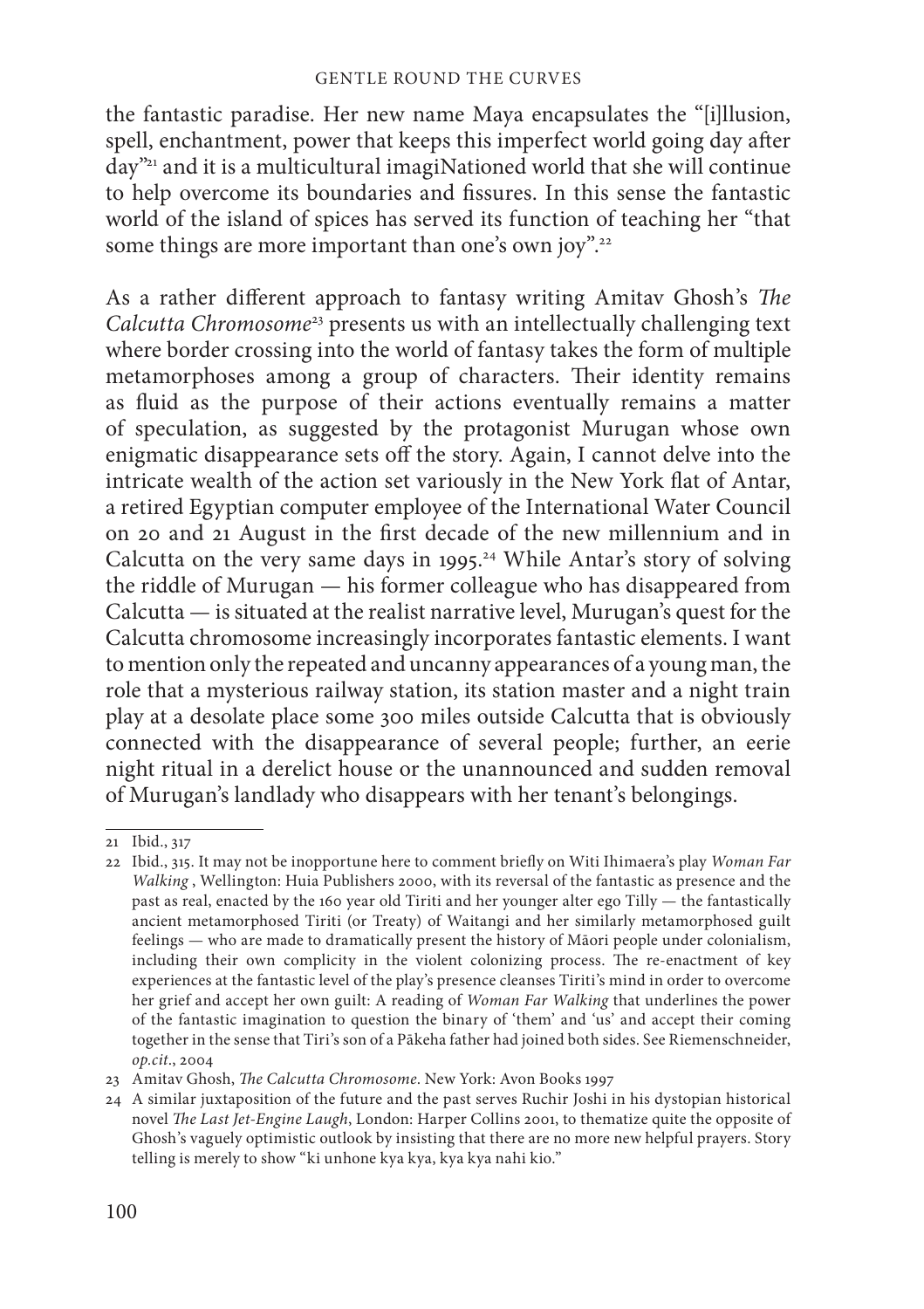Hints towards an understanding of these and other strange goings-on, I believe, are conveyed through Murugan's speculations about the existence of a group of Indian people pursuing, he feels, a counter-science whose first principle is secrecy. They would refuse direct communication about their research on malaria and on a "technique of transmission, the crossover from one soul to another, a technology for interpersonal transference", as Sandra Ponzanesi puts it.<sup>25</sup> In other words, they would refuse communication with others because to put ideas into language "would establish a claim to know which is the first thing a counter-science would dispute."26 This is an idea Murugan connects with his own investigation into the development of malaria research in the 19<sup>th</sup> century.

For our purposes of enquiring into the nature of the fantastic world, its agents and the bearings their actions have on the 'here and now', I propose, first of all, that it is Murugan's assumption of the existence of a secretive counter-science in India that compels the story's narrator to endow the characters his protagonist meets in Calcutta as well as incidents that befall both of him and them with a fantastic aura of secrecy and indeterminacy which implicitly relativizes the certainty of knowledge obtained rationally and technologically. Secondly, and more importantly, I believe, that Murugan's thesis "that to know something is to change it, therefore in knowing something, you've already changed what you think you know so you don't really know it at all: you only know its history",<sup>27</sup> relates to the Hindu philosophical concept of silence and the word or truth and nontruth. The truth, in words only graspable by defining it negatively as 'not this not that', *neti neti*, becomes its opposite, that is non-truth, when silence is translated into sound. Thus, to name is to know, but to know is not to know the truth and in that sense knowledge has changed the truth.<sup>28</sup>

If this is a tenable reading of the novel's subtext, then its narrativistic representation must necessarily exclude closure: a conclusion not altogether wrong when we look at the unresolved though surmised riddle of what the Calcutta chromosome is actually all about. Urmila, a young woman who is increasingly drawn into Murugan's quest, wonders about her own role which constrains him to admit that he neither knows what 'they' want

<sup>25</sup> Sandra Ponzanesi, "Diasporic Narratives@Home Pages: The Future as Virtually Located", ed. Gerhard Stilz, *Colonies — Missions — Cultures in the English-speaking World*, Tübingen: Stauffenburg Verlag 2001, 396-406; here 403

<sup>26</sup> Ghosh, *op.cit*., 195

<sup>27</sup> Ibid., 105

<sup>28</sup> Thomas Huttunen argues similarly on 'silence' though not with reference to Hindu thinking. See Thomas Huttunen, "Narration and Silence in the Works of Amitav Ghosh"; *WLWE* 38, 2 (2000), 28-43; here 37–38, 41–42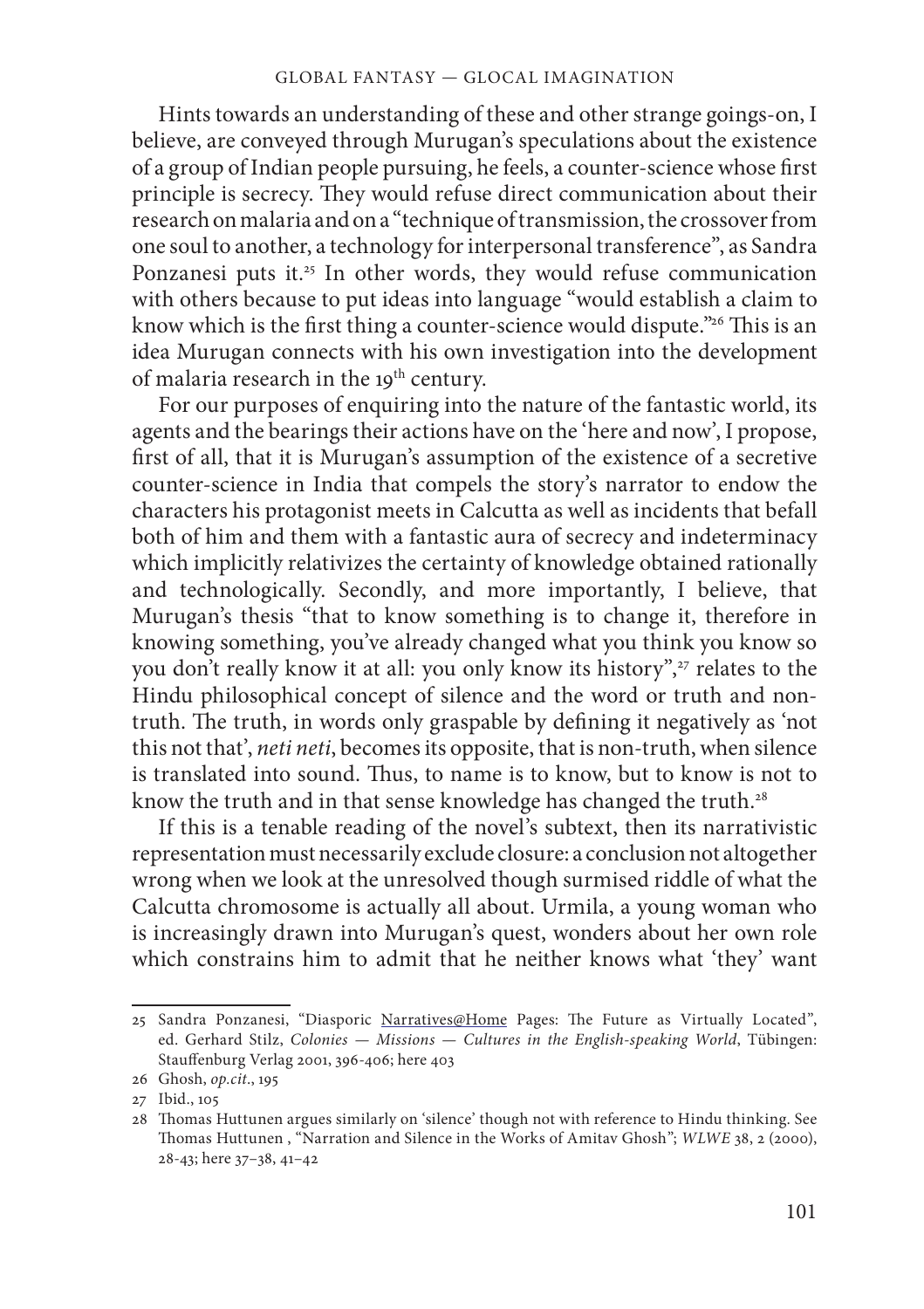to change and why nor which role he and the young woman and perhaps others are made to play in 'their game'. At the most, Murugan suggests, you can only assume that they will disclose their knowledge when a new technology has arrived "to deliver their story."29

Is this the case when the story is brought to an end, returning us to Antar in front of his computer where Murugan suddenly materializes cybernetically in identically the way he had turned up in Calcutta in 1995 and addresses Antar who is suddenly surrounded by voices telling him: "you're not alone; we'll help you across"?<sup>30</sup> We don't know because we are not told, and thus the question whether the Calcutta chromosome has been discovered remains open. The fantastic mode employed here to "interrogat[e] single or unitary ways of seeing", $3<sup>31</sup>$  challenges our attempts at gaining the truth scientifically, even with the help of such highly developed technology as the AVA/IIe systems (4) Antar uses to search into the furthest recesses of virtual space reality to track down information, find answers to questions and solve puzzles. Yet at the same time the fantastic that enters Murugan's life and is mediated through technology does not simply bring us back into our reality because the very existence of voices breaking the silence hints ambiguously at the promise of perhaps eventually finding the chromosome or naming the truth.<sup>32</sup> The truth, I would argue, is presently being conceived of only philosophically as one-ness, as non-duality but perhaps one day made factual. The fantastic mode in *The Calcutta Chromosome* functions to explore the technological possibility of crossing the boundary between individual selves (as the narrative quite clearly manifests)<sup>33</sup> in a way that would erase constructs of individual and supra-individual identities; it thus postulates the creation of a glocal imagiNation.

I want to round off this short presentation with a few observations on a poetry collection and a long poem by the Māori writer Robert Sullivan. *Star Waka* (1999) with its one hundred poems unfolds the *waka*, the Polynesian boat, as their central metaphor that crosses the boundaries of time and space in manifold ways. Here, the poems create a poetical world where

<sup>29</sup> Ghosh, *op.cit*., 219

<sup>30</sup> Ibid., 311

<sup>31</sup> Bakhtin quoted in Jackson, *op.cit*., 36

<sup>32</sup> See Ponzanesi, *op.cit*. Though I do not disagree, Ponzanesi's use of the postcolonial writingback paradigm ignores the novel's sub-text which lends its fantastic mode a decisive role, thus underlining the powerful global function of imagiNation

<sup>33</sup> For example, with Laakhan as Romen Haldar, Mangala as Mr. Aratouninan, Urmila as Tara or Sonali as Maria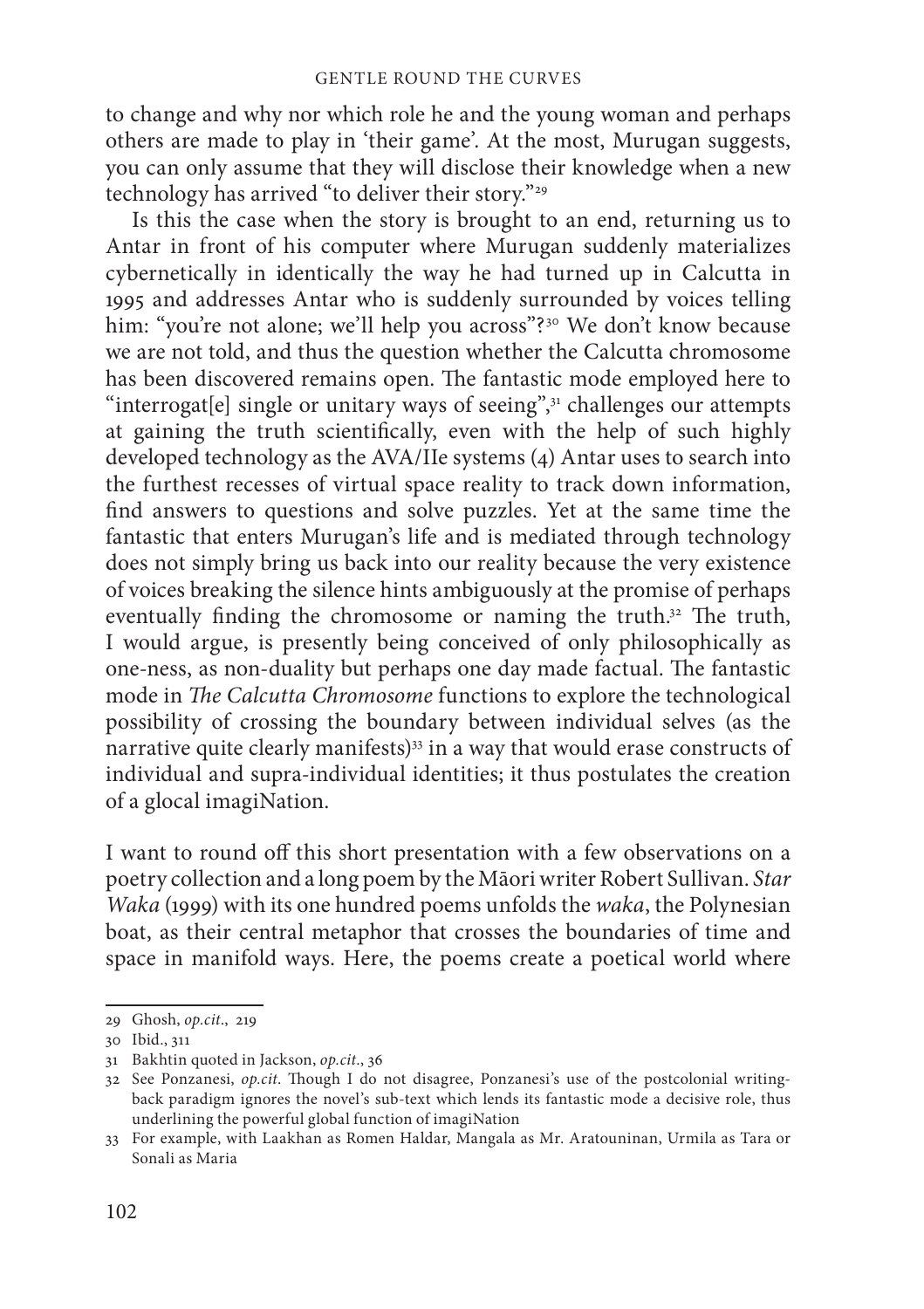global and local cultural elements no longer exclude each other. "waka 46", for example, takes on board the purpose of travelling into outer space in the space-*waka* to set up a fantastically imagined world of reconciliation among nations and people,

> no longer subject to peculiarities of climate the political economies of power and powerless

a space waka rocketing to another orb singing waiata to the spheres.<sup>34</sup>

In *Captain Cook in the Underworld* (2002), representing the human endeavour of imagining the world of the dead, the voice of the poet is replaced by an interchange of chorus, crew and captain, historian and islanders and finally, Orpheus and Maui, as the text was originally commissioned as a libretto. Its first part foregrounds James Cook's voice reconstructed from his journals describing his and his crew's Pacific voyages. After his violent death he is then made to cross the boundary into the spirit world of the dead, joining "Orpheus at the lyre"35 who helps him enter the world of souls, who according to Polynesian mythology are made to journey further on the earth before they can enter the next world. On their way they might encounter bad spirits, demons and the souls of others, as Sullivan's poem indeed brings home. Subsequently the poet collapses the Greek and Polynesian mythic figures of Orpheus and Maui and relates Cook's enforced journey through the South and North islands of New Zealand to the purgatorial journey in the *The Divine Comedy*.<sup>36</sup> However, its goal is not redemption but a challenge: the offer of "integrity by chance", $37$  or in other words: the chance for Cook to learn "so that your soul will stop its journeying."38 Having been confronted with the soul of a murdered Māori chief, Cook says that he understands his wrongdoings; however, he cannot make undone what has been done.

*Captain Cook in the Underworld* can be read as a postcolonial text in that it aims at recuperating from a Polynesian perspective the historical encounter of Cook and Polynesia, of the 'disciplined' British colonizer

<sup>34</sup> Robert Sullivan, *Star Waka*, Auckland: Auckland University Press 1999, 50. See Riemenschneider 2002, 138–140, for a more extended reading of this poem

<sup>35</sup> Robert Sullivan, *Captain Cook in the Underworld*, Auckland: Auckland University Press 2002, 34

<sup>36</sup> See also the poem's intertextual references to *The Inferno* (and, incidentally, S.T. Coleridge and Derek Walcott) facing the acknowledgement page

<sup>37</sup> Sullivan, *op.cit*., 2002, 36

<sup>38</sup> Ibid., 45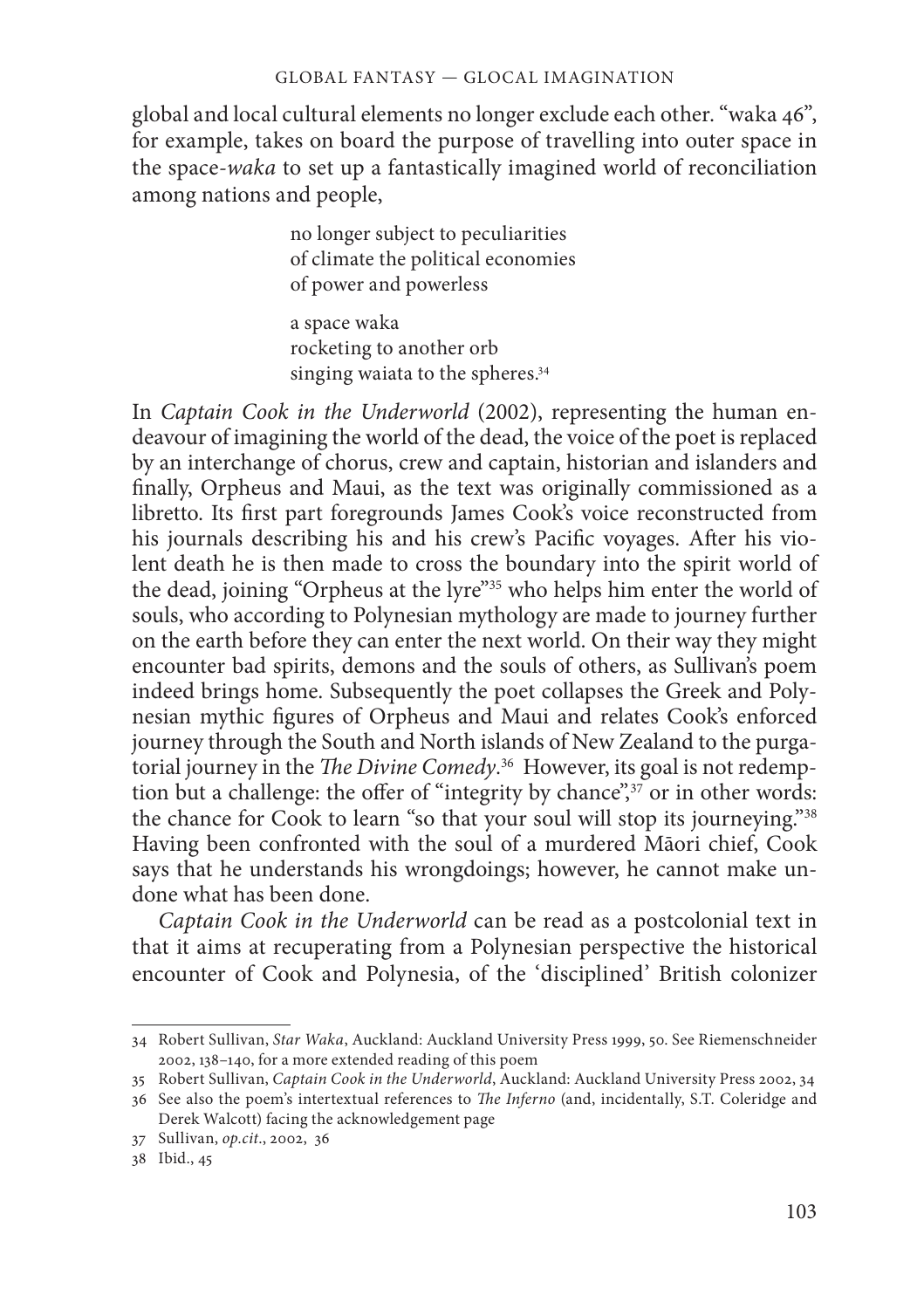and "these almost men."39 Yet its portrayal of Cook's learning process that will redeem him, not from his guilt but from his non-knowledge of Polynesia, transforms the text's recuperative nature into an imagined rapprochement that crosses cultural boundary lines. Cook is not punished for his deeds, as both traditions would have it, the Christian exemplified in *The Divine Comedy* and the Māori that demands *utu* for the loss of his *mana*. Rather Orpheus/Maui let his spirit fly away into the next world admonishing it as much as conveying this lesson to the reader "to know this thing  $\left[\dots\right]$  k|now anything!"<sup>40</sup> The fantasized discursive exchange between the collapsed mythic guide-figure and the Western explorer who has come to know — and is even revered in Polynesia as "divine Lono"<sup>41</sup> — represents a glocal representation of a transcultural imagiNation: a literary discourse, as Sullivan's poem and the other examples from the South Pacific and the Indian diaspora illustrate, that forms an essential part of the New Literatures in English. It distances it from the postcolonial literary discourse in a globalized world that is increasingly suffused with *glocal cultural representations* that cross national boundaries and challenge strategies of conceptualization along national borders.

## **Works cited**

*Novels and Poetry* 

DESAI, Boman, *The Memory of Elephants*, London: André Deutsch 1988 Desani, G.V., *All about H Hatterr*, London: Francis Aldor 1948 DIVAKARUNI, Chitra Banerjee, *The Mistress of Spices*, London: Doubleday 1997 GHOSH, Amitav, *The Calcutta Chromosome*, New York: Avon Books 1997 Harris, Wilson, *Palace of the Peacock*, London: Faber & Faber 1960 Head, Bessie, *A Question of Power*, London: Davis-Poynter 1973 Ihimaera, Witi, *Woman Far Walking*, Wellington: Huia Publishers 2000 —, *Sky Dancer*, Auckland: Penguin 2003 JOSHI, Ruchir, *The Last Jet-Engine Laugh*, London: Harper Collins 2001 Kesavan, Mukul, *Looking through Glass*, New York: Farrar, Straus & Giroux 1995 Sullivan, Robert, *Star Waka*, Auckland: Auckland UP 1999 —, *Captain Cook in the Underworld*, Auckland: Auckland UP 2002 Tolkien, J.R.R., *The Lord of the Rings*, London: Allen & Unwin 1954 Tutuola, Amos, *The Palm-Wine Drinkard and his dead Palm-wine Tapster in the Deads' Town*, London: Faber & Faber 1952

Wendt, Albert, *Black Rainbow*, Auckland: Penguin 1992

<sup>39</sup> Ibid., 29

<sup>40</sup> Ibid., 50

<sup>41</sup> See Anne Salmond's summarizing remarks in "Our Ancestor Captain Cook" (425–430) on Polynesian reverence of Cook that was brought to an end by American missionaries only during the 1840s and 1850s, in: Anne Salmond, *The Trial of the Cannibal Dog: Captain Cook in the South Seas*, London: Penguin Books 2004